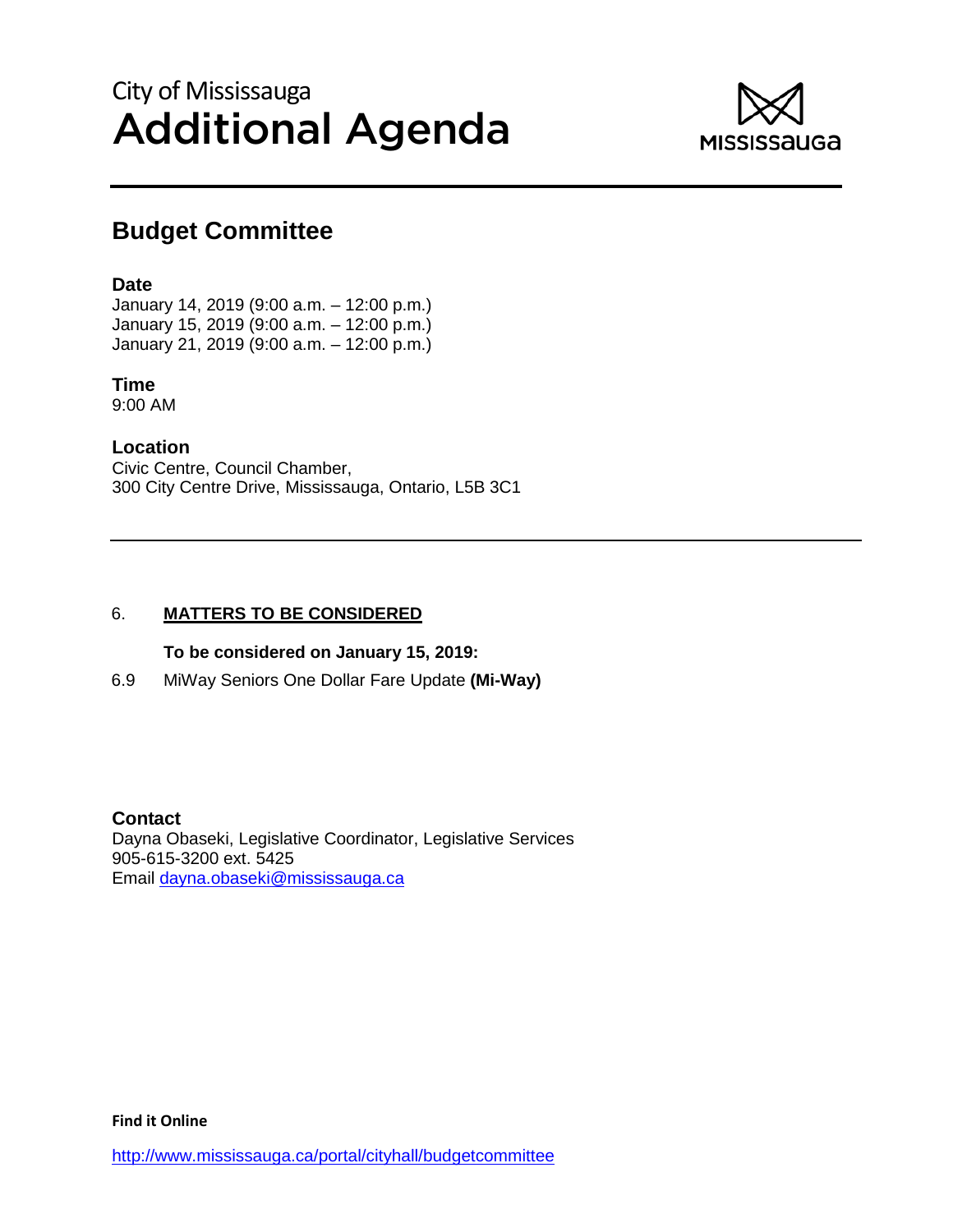# City of Mississauga **Corporate Report**



Date: 2019/01/02

- To: Chair and Members of Budget Committee
- From: Geoff Wright, P. Eng., MBA, Commissioner of Transportation and Works

Originator's files:

Meeting date: 2019/01/15

### **Subject**

**MiWay Senior One Dollar Fare Update** 

### **Recommendation**

That the senior fare update as outlined in the report entitled "MiWay Senior One Dollar Fare Update" to Budget Committee dated January 2, 2019, from the Commissioner of Transportation and Works be received for further direction.

# **Report Highlights**

- MiWay senior ridership has not shown any recognizable new growth as a result of the senior one dollar fare.
- Seniors have changed their fare media choice to take advantage of the one dollar discounted rate.
- The total potential revenue loss if the senior one dollar fare program hours were to be adjusted to begin at 8:30 a.m. would amount to \$72,000 annually.
- If the one dollar fare pricing was open to seniors all-day, the revenue loss would amount to \$1.00 or more per trip and would total \$1 million annually to the City.

### **Background**

The senior one dollar cash fare program began as a pilot program in 2015 and became permanent in the fall of 2017. Currently, seniors pay a fare of one dollar per ride during off-peak hours (9:30 a.m.-3:30 p.m.), evenings after 7:00 pm and all day on weekends and holidays.

A review of the senior ridership trend since 2015 indicates that it has been very steady with no significant ridership increases or decreases since the introduction of the senior one dollar cash fare off-peak program. Fluctuations in senior use of the transit system are generally seasonal and weather related. The transit fare data shows that many seniors have shifted their fare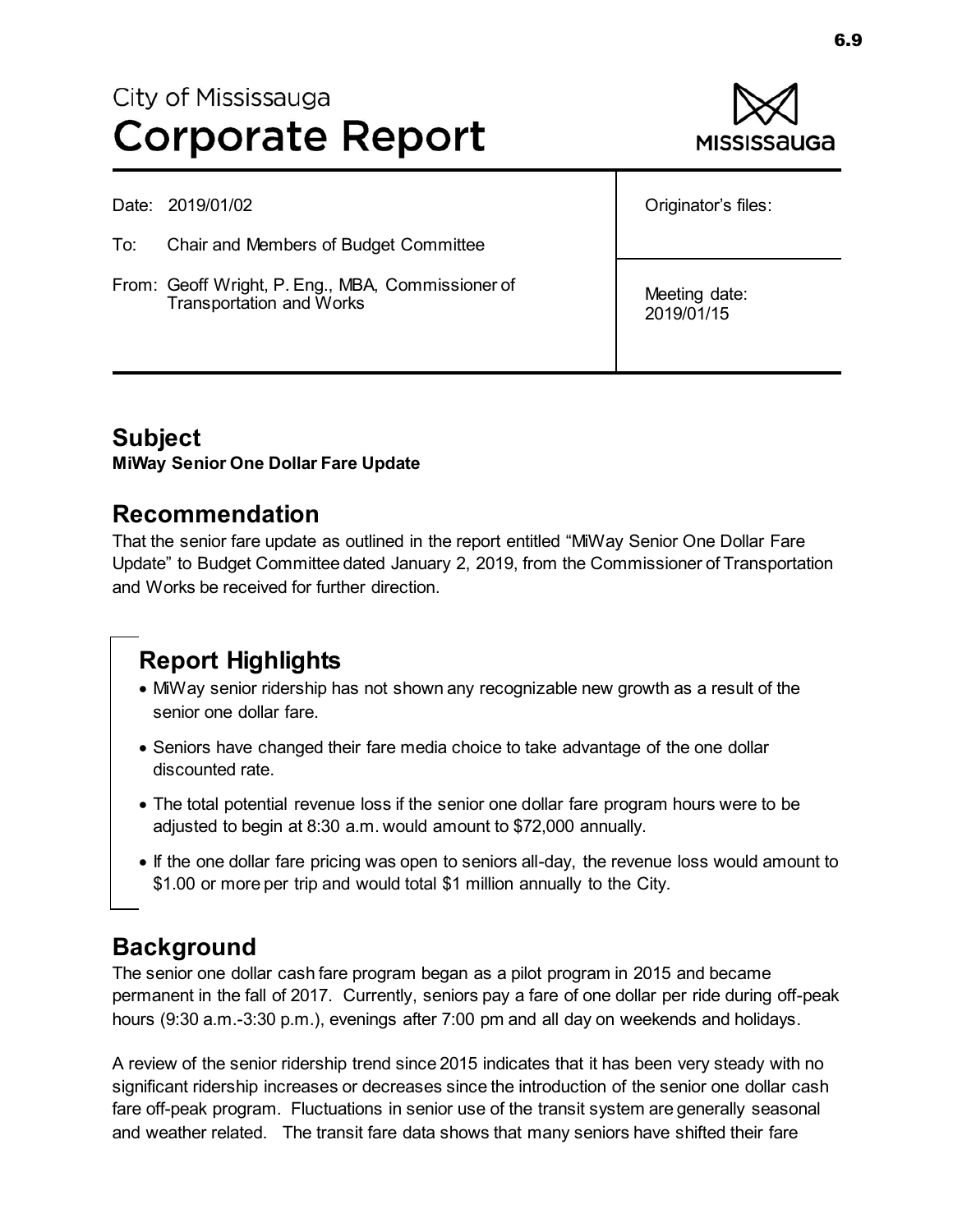6.9

media payment choice to take advantage of the one dollar discounted rate. There has been no measurable change in senior's time of travel as a result of this fare option.

## **Comments**

Ridership data indicates that approximately 108,000 trips are taken annually by seniors between 8:30am and 9:30am. Almost 45,000 of these trips are taken by seniors who are already paying the one dollar fare during this peak hour. Our transit operators have been coached not to confront but to educate seniors that the one dollar fare is for use during off-peak times (9:30am-3:30pm), evenings after 7:00pm and weekends/holidays. If the senior one dollar fare program hours were to be adjusted to begin at 8:30 a.m., there is an additional revenue loss of \$72,000 annually. This revenue loss does not include the current 45,000 trips where seniors incorrectly pay the one dollar fare between 8:30 a.m.- 9:30 a.m.

A review of the annual data indicates that 1.8 million senior trips are taken on MiWay annually. Over half, or 1 million of the trips, are taken using the senior one dollar fare. Seniors currently pay \$2.00 per trip with Presto, \$2.20 for a ticket and \$61.00 for a monthly pass. Seniors can also take advantage of the Affordable Transit Program. Currently 26% of senior pass sales are purchased through this program.

If the one dollar fare pricing was open to seniors all-day, the revenue loss would be \$1.00 or more per trip. It is safe to assume most seniors currently using tickets or Presto would migrate to the \$1.00 cash fare resulting in a loss of \$1 million in fare revenue to the City annually.

It is not possible to properly assess the number of seniors who migrated to the one dollar fare from the cash fare of \$3.75 given that all riders (adult, student, seniors) pay the same cash fare. As a result, a cash fare revenue impact was not included in the overall revenue loss calculation.

# **Strategic Plan**

The seniors one dollar cash fare program contributes to the strategic goal of ensuring affordability and accessibility.

# **Financial Impact**

Statistics indicate there has been a shift in the type of fare media used by seniors. MiWay has collected several years of ridership data to effectively measure both rides and revenue changes. A reduction in senior tickets and use of Presto has a financial impact as seniors begin converting to the one dollar fare. The ticket valued at \$2.20 and Presto valued at \$2.00, results in a loss of \$1.20 per trip and \$1.00 per trip respectively. The migration away from the Presto monthly pass to the one dollar fare is slightly less.

The overall revenue loss from the shift in use of tickets, Presto and monthly passes to the one dollar fare between 8:30am and 9:30am is estimated to cost the City \$72,000 annually.